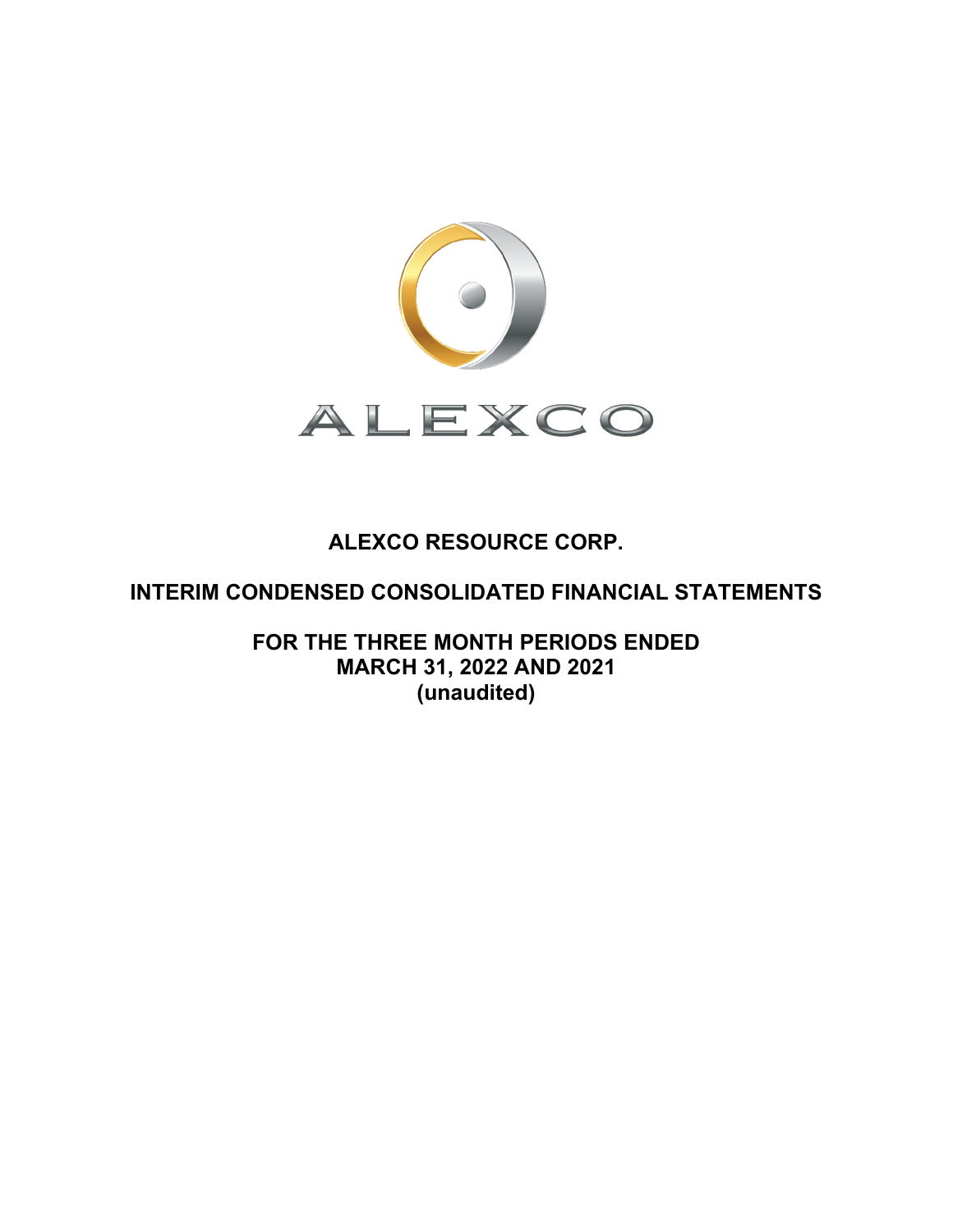### **ALEXCO RESOURCE CORP. INTERIM CONDENSED CONSOLIDATED BALANCE SHEETS**

*(unaudited - expressed in thousands of Canadian dollars)* 

|                                                   |                  | March 31         | December 31 |
|---------------------------------------------------|------------------|------------------|-------------|
|                                                   | <b>Note</b>      | 2022             | 2021        |
|                                                   |                  |                  |             |
| <b>ASSETS</b>                                     |                  |                  |             |
| <b>Current Assets</b>                             |                  |                  |             |
| Cash and cash equivalents                         |                  | \$<br>5,637      | 9,933<br>\$ |
| Accounts and other receivables                    |                  | 3,555            | 3,073       |
| Inventories                                       | 5                | 3,047            | 2,076       |
| Prepaid expenses and other                        |                  | 1,138            | 1,171       |
| Promissory note receivable                        |                  | 1,250            | 1,250       |
| Embedded derivative asset                         | 7, 15            | 897              | 2,752       |
|                                                   |                  | 15,524           | 20,255      |
| <b>Non-Current Assets</b>                         |                  |                  |             |
| Restricted cash and deposits                      |                  | 2,990            | 2,990       |
| Investments                                       |                  | 22               | 24          |
| Mineral properties, plant and equipment           | 6                | 177,657          | 167,077     |
| Embedded derivative asset                         | 7, 15            | 16,268           | 20,016      |
|                                                   |                  |                  |             |
| <b>Total Assets</b>                               |                  | \$<br>212,461 \$ | 210,362     |
|                                                   |                  |                  |             |
| <b>LIABILITIES AND SHAREHOLDERS' EQUITY</b>       |                  |                  |             |
| <b>Current Liabilities</b>                        |                  |                  |             |
| Accounts payable and accrued liabilities          |                  | \$<br>12,832 \$  | 13,058      |
| Lease liabilities                                 | 8                | 2,615            | 3,056       |
| Revolving credit facility payable                 | 9                | 6,252            |             |
| Flow-through share premium                        |                  | 1,299            |             |
| Other current liabilities                         |                  | 740              | 709         |
|                                                   |                  | 23,738           | 16,823      |
| <b>Non-Current Liabilities</b>                    |                  |                  |             |
| Lease liabilities                                 | 8                | 1,930            | 2,475       |
| Decommissioning and rehabilitation provision      | 10               | 4,629            | 4,962       |
| <b>Total Liabilities</b>                          |                  | 30,297           | 24,260      |
| <b>Shareholders' Equity</b>                       |                  | 182,164          | 186,102     |
|                                                   |                  |                  |             |
| <b>Total Liabilities and Shareholders' Equity</b> |                  | \$<br>212,461 \$ | 210,362     |
|                                                   |                  |                  |             |
| <b>Liquidity Risk</b>                             | 1                |                  |             |
| <b>Commitments</b>                                | 19               |                  |             |
| <b>Subsequent Events</b>                          | 20               |                  |             |
| APPROVED ON BEHALF OF THE BOARD OF DIRECTORS      |                  |                  |             |
| "Terry Krepiakevich"                              | "Elaine Sanders" |                  |             |
| (signed)                                          | (signed)         |                  |             |

**Director Director**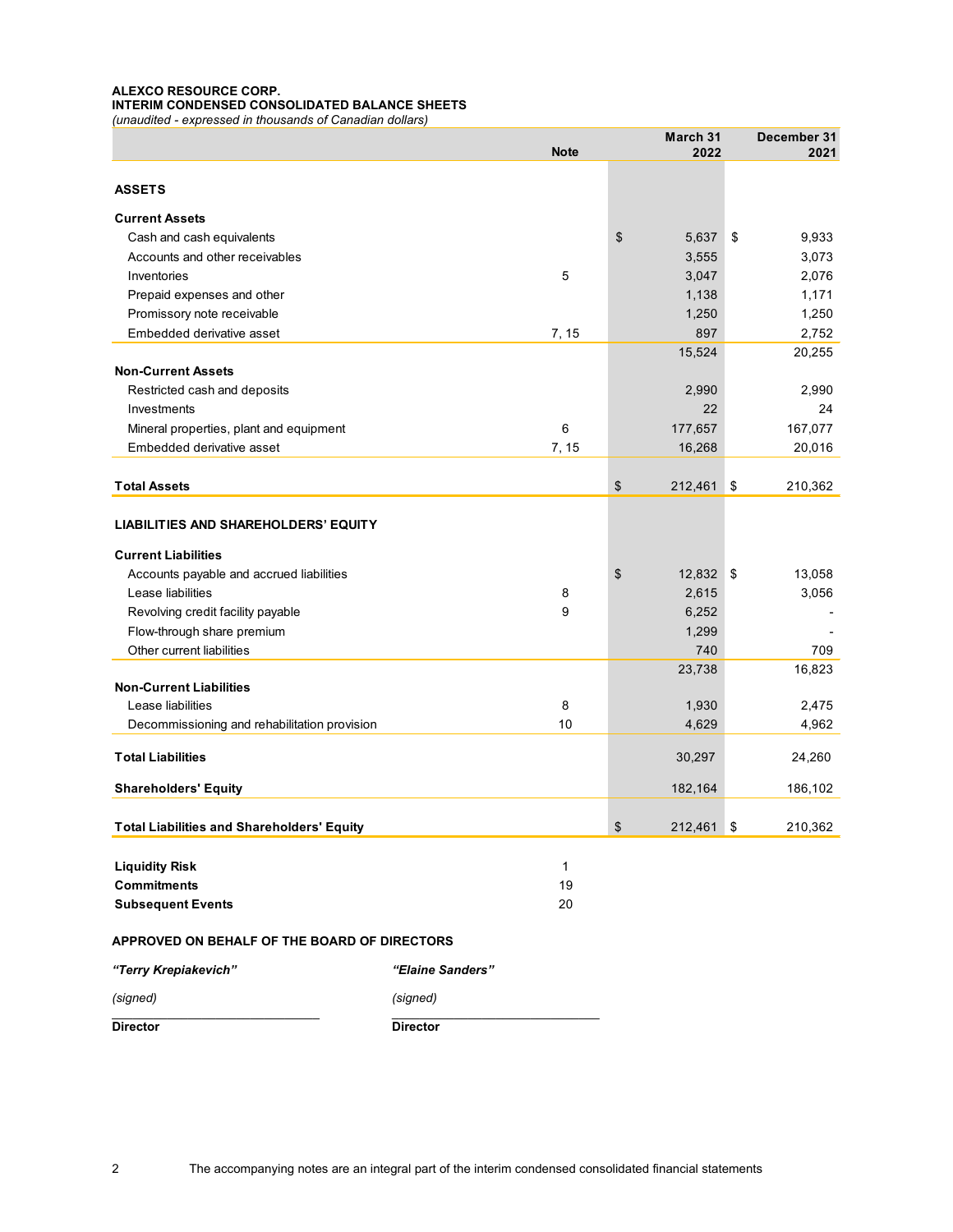#### **ALEXCO RESOURCE CORP.**

**INTERIM CONDENSED CONSOLIDATED STATEMENTS OF INCOME (LOSS) AND COMPREHENSIVE INCOME (LOSS)**  *(unaudited - expressed in thousands of Canadian dollars, except per share and share amounts)* 

|                                                      |             | For the three month periods ended March 31 |    |             |
|------------------------------------------------------|-------------|--------------------------------------------|----|-------------|
|                                                      | <b>Note</b> | 2022                                       |    | 2021        |
| Revenue                                              |             |                                            |    |             |
| Mining operations                                    | 12          | \$<br>2,052                                | \$ | 2,733       |
| Reclamation management                               |             | 744                                        |    | 1,080       |
| Total revenue                                        |             | 2,796                                      |    | 3,813       |
|                                                      |             |                                            |    |             |
| <b>Cost of Sales</b>                                 |             |                                            |    |             |
| Mining operations                                    | 13          | 5,274                                      |    | 4,106       |
| Reclamation management                               |             | 666                                        |    | 773         |
| Total cost of sales                                  |             | 5,940                                      |    | 4,879       |
| Gross Profit (Loss)                                  |             |                                            |    |             |
| Mining operations                                    |             | (3,222)                                    |    | (1, 373)    |
| Reclamation management                               |             | 78                                         |    | 307         |
| <b>Total Gross Profit (Loss)</b>                     |             | (3, 144)                                   |    | (1,066)     |
| <b>Expenses</b>                                      |             |                                            |    |             |
| General and administrative expenses                  | 14          | 1,799                                      |    | 1,988       |
| Write-down of inventories                            |             | 1,308                                      |    |             |
| <b>Operating Loss</b>                                |             | (6, 251)                                   |    | (3,054)     |
|                                                      |             |                                            |    |             |
| Other Income (Expense)                               |             |                                            |    |             |
| Gain (loss) on embedded derivative asset             | 7, 15       | (5,612)                                    |    | 3,009       |
| Gain on sale of net smelter return royalty           |             |                                            |    | 4,500       |
| Other income and expense                             |             | 110                                        |    | (81)        |
| Income (Loss) Before Taxes                           |             | (11, 753)                                  |    | 4,374       |
| <b>Income Tax Provision (Recovery)</b>               |             |                                            |    |             |
| Deferred                                             |             | (437)                                      |    | 215         |
| Net Income (Loss)                                    |             | (11, 316)                                  |    | 4,159       |
| <b>Other Comprehensive Loss</b>                      |             |                                            |    |             |
| Loss on FVTOCI investments, net of tax               |             | (2)                                        |    | (930)       |
| <b>Total Comprehensive Income (Loss)</b>             |             | \$<br>$(11,318)$ \$                        |    | 3,229       |
|                                                      |             |                                            |    |             |
| Basic and diluted income (loss) per common share     |             | \$<br>$(0.07)$ \$                          |    | 0.03        |
| Weighted average number of common shares outstanding |             |                                            |    |             |
| <b>Basic</b>                                         |             | 154, 191, 650                              |    | 140,690,167 |
| <b>Diluted</b>                                       |             | 154, 191, 650                              |    | 143,928,615 |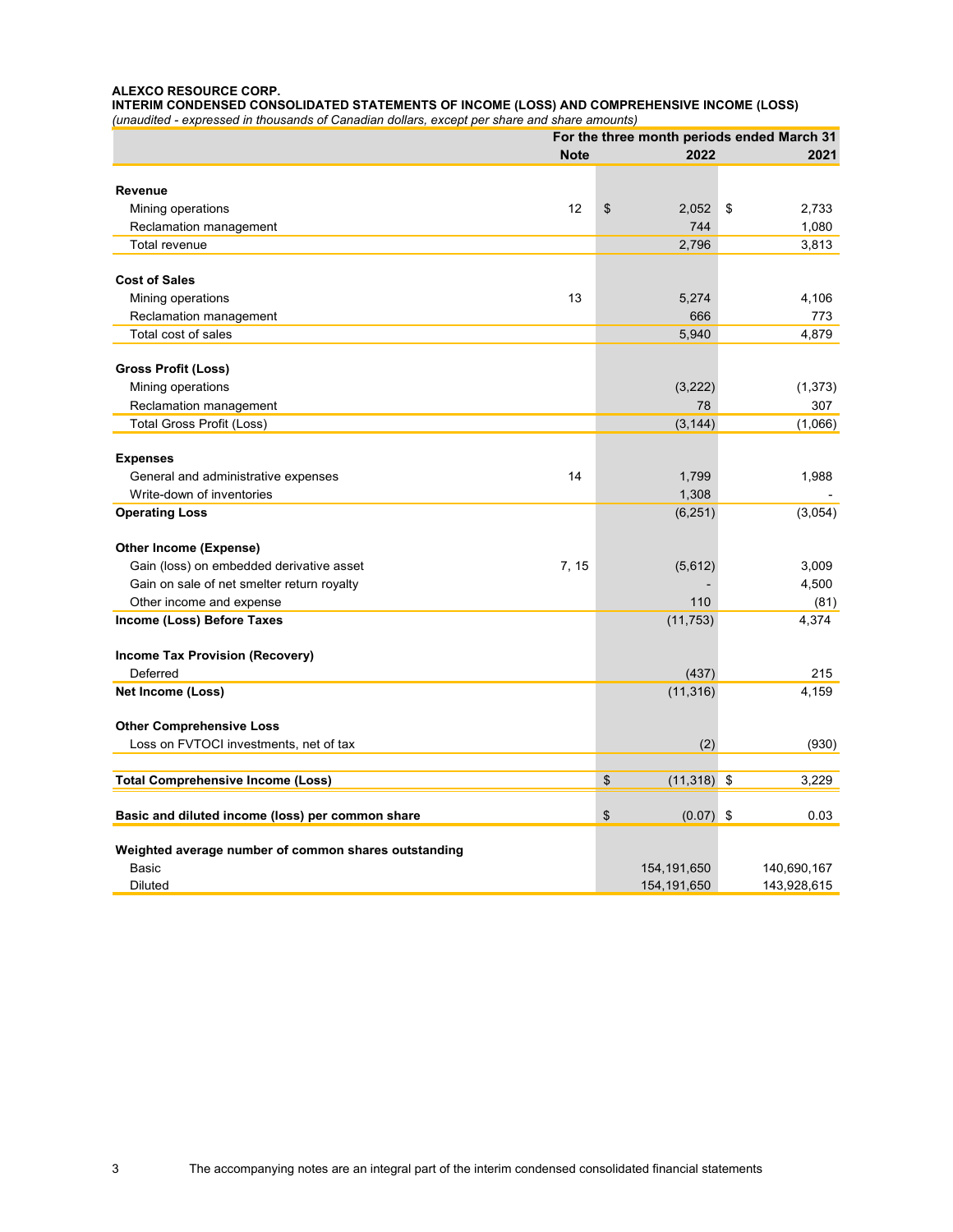## **ALEXCO RESOURCE CORP. INTERIM CONDENSED CONSOLIDATED STATEMENTS OF CASH FLOWS**

*(unaudited - expressed in thousands of Canadian dollars)* 

|                                                                       | For the three month periods ended March 31 |              |
|-----------------------------------------------------------------------|--------------------------------------------|--------------|
|                                                                       | 2022                                       | 2021         |
|                                                                       |                                            |              |
| Cash flows from (used in) operating activities                        | \$                                         |              |
| Net income (loss)                                                     | $(11, 316)$ \$                             | 4,159        |
| Items not affecting cash from operations:                             |                                            |              |
| Reclamation management contract loss provision                        | 55                                         | (39)         |
| Depreciation and depletion of mineral properties, plant and equipment | 718                                        | 736          |
| Share-based compensation expense                                      | 426                                        | 425          |
| Finance costs, foreign exchange and other                             | (63)                                       | 75           |
| Fair value adjustment on embedded derivative asset                    | 5,612                                      | (3,009)      |
| Write-down of inventories                                             | 1,308                                      |              |
| Deferred income tax provision (recovery)                              | (437)                                      | 215          |
| Gain on sale of net smelter return royalty                            |                                            | (4,500)      |
| Portion of embedded derivative asset settled                          | (9)                                        |              |
| Changes in non-cash working capital balances related to operations    |                                            |              |
| Accounts and other receivables                                        | (488)                                      | 20           |
| Inventories                                                           | (2,037)                                    | (197)        |
| Prepaid expenses and other assets                                     | 34                                         | (70)         |
| Deferred revenue                                                      |                                            | (16)         |
| Accounts payable, lease and accrued liabilities                       | (1,082)                                    | (2,485)      |
| Net cash used in operating activities                                 | (7, 279)                                   | (4,686)      |
| Cash flows from (used in) investing activities                        |                                            |              |
| Expenditures on mineral properties, plant and equipment               | (10, 789)                                  | (11, 441)    |
| Interest received                                                     | 6                                          |              |
| Proceeds from sale of net smelter return royalty                      |                                            | 4,500        |
| Net cash used in investing activities                                 | (10, 783)                                  | (6,941)      |
| Cash flows from (used in) financing activities                        |                                            |              |
| Proceeds from issuance of shares                                      | 9,201                                      | 11,701       |
| <b>Issuance costs</b>                                                 | (694)                                      | (896)        |
| Repayment of lease liabilities                                        | (914)                                      | (785)        |
| Revolving credit facility                                             | 6,252                                      |              |
| Interest paid                                                         | (79)                                       |              |
| Proceeds from exercise of stock options                               |                                            | 2,582        |
| Net cash from financing activities                                    | 13,766                                     | 12,602       |
|                                                                       |                                            |              |
| Increase (Decrease) in Cash and Cash Equivalents                      | (4,296)                                    | 975          |
| Cash and Cash Equivalents - Beginning of Period                       | 9,933                                      | 23,742       |
| Cash and Cash Equivalents - End of Period                             | \$<br>5,637                                | \$<br>24.717 |

**Supplemental cash flow information (Note 16)**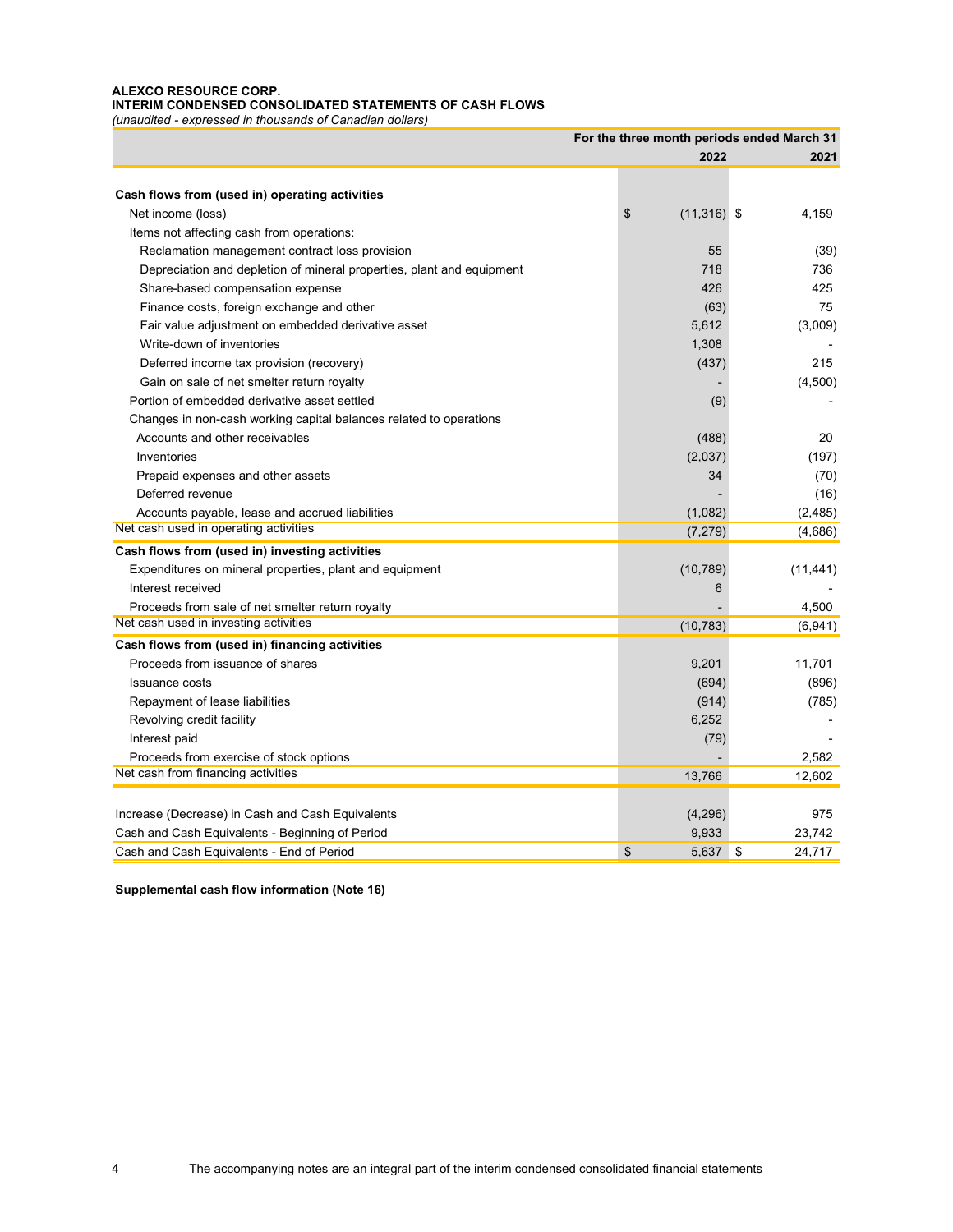## **ALEXCO RESOURCE CORP.**

**INTERIM CONDENSED CONSOLIDATED STATEMENTS OF SHAREHOLDERS' EQUITY**

*(unaudited - expressed in thousands of Canadian dollars)*

|                                    | <b>Common Shares</b>              |               |                 |                                               |                                      |                                      |                                                            |      |                |
|------------------------------------|-----------------------------------|---------------|-----------------|-----------------------------------------------|--------------------------------------|--------------------------------------|------------------------------------------------------------|------|----------------|
|                                    | <b>Number of</b><br><b>Shares</b> | <b>Amount</b> | <b>Warrants</b> | <b>Share Options,</b><br><b>DSUs and RSUs</b> | <b>Contributed</b><br><b>Surplus</b> | <b>Accumulated</b><br><b>Deficit</b> | <b>Accumulated Other</b><br>Comprehensive<br>Income (Loss) |      | <b>Total</b>   |
| Balance - December 31, 2021        | 151,557,545 \$                    | 313,138 \$    | $6,360$ \$      | $11,165$ \$                                   | 19,732 \$                            | $(165,093)$ \$                       | 800                                                        | - \$ | 186,102        |
| Net loss                           |                                   |               |                 |                                               |                                      | (11, 316)                            |                                                            |      | (11, 316)      |
| Other comprehensive loss           |                                   |               |                 |                                               |                                      |                                      | (2)                                                        |      | (2)            |
| Share-based compensation           |                                   |               |                 |                                               |                                      |                                      |                                                            |      |                |
| expense recognized                 |                                   |               |                 | 612                                           |                                      |                                      |                                                            |      | 612            |
| Equity Offering, net of issuance   |                                   |               |                 |                                               |                                      |                                      |                                                            |      |                |
| costs                              | 3,610,425                         | 8,504         |                 |                                               |                                      |                                      |                                                            |      | 8,504          |
| Flow-through share premium         |                                   | (1,736)       |                 |                                               |                                      |                                      |                                                            |      | (1,736)        |
| Share options forfeited or expired |                                   |               |                 | (1,300)                                       | 1,300                                |                                      |                                                            |      |                |
| Release of RSU settlement shares   | 82,932                            | 199           |                 | (199)                                         |                                      |                                      |                                                            |      |                |
| Balance - March 31, 2022           | 155,250,902 \$                    | 320,105 \$    | $6,360$ \$      | $10,278$ \$                                   | 21,032 \$                            | $(176, 409)$ \$                      | 798                                                        | - \$ | 182,164        |
| Balance - December 31, 2020        | 137,492,168 \$                    | 270,431 \$    | $6,360$ \$      | $10,401$ \$                                   | 19,349 \$                            | $(161, 947)$ \$                      | 738 \$                                                     |      | 145,332        |
| Net income                         |                                   |               |                 |                                               |                                      |                                      |                                                            |      |                |
| Other comprehensive loss           |                                   |               |                 |                                               |                                      | 4,159                                | (930)                                                      |      | 4,159<br>(930) |
| Share-based compensation           |                                   |               |                 |                                               |                                      |                                      |                                                            |      |                |
| expense recognized                 |                                   |               |                 | 573                                           |                                      |                                      |                                                            |      | 573            |
| Equity Offering, net of issuance   |                                   |               |                 |                                               |                                      |                                      |                                                            |      |                |
| costs                              | 2,704,770                         | 10,805        |                 |                                               |                                      |                                      |                                                            |      | 10,805         |
| Flow-through share premium         |                                   | (2,686)       |                 |                                               |                                      |                                      |                                                            |      | (2,686)        |
| Exercise of share options          | 1,649,232                         | 3,927         |                 | (1, 345)                                      |                                      |                                      |                                                            |      | 2,582          |
| Share options forfeited or expired |                                   | ٠             |                 | (141)                                         | 141                                  |                                      |                                                            |      |                |
| Release of RSU settlement shares   | 250,004                           | 265           |                 | (265)                                         |                                      |                                      |                                                            |      |                |
| <b>Balance - March 31, 2021</b>    | 142,096,174 \$                    | 282,742 \$    | $6,360$ \$      | $9,223$ \$                                    | 19,490 \$                            | $(157, 788)$ \$                      | $(192)$ \$                                                 |      | 159,835        |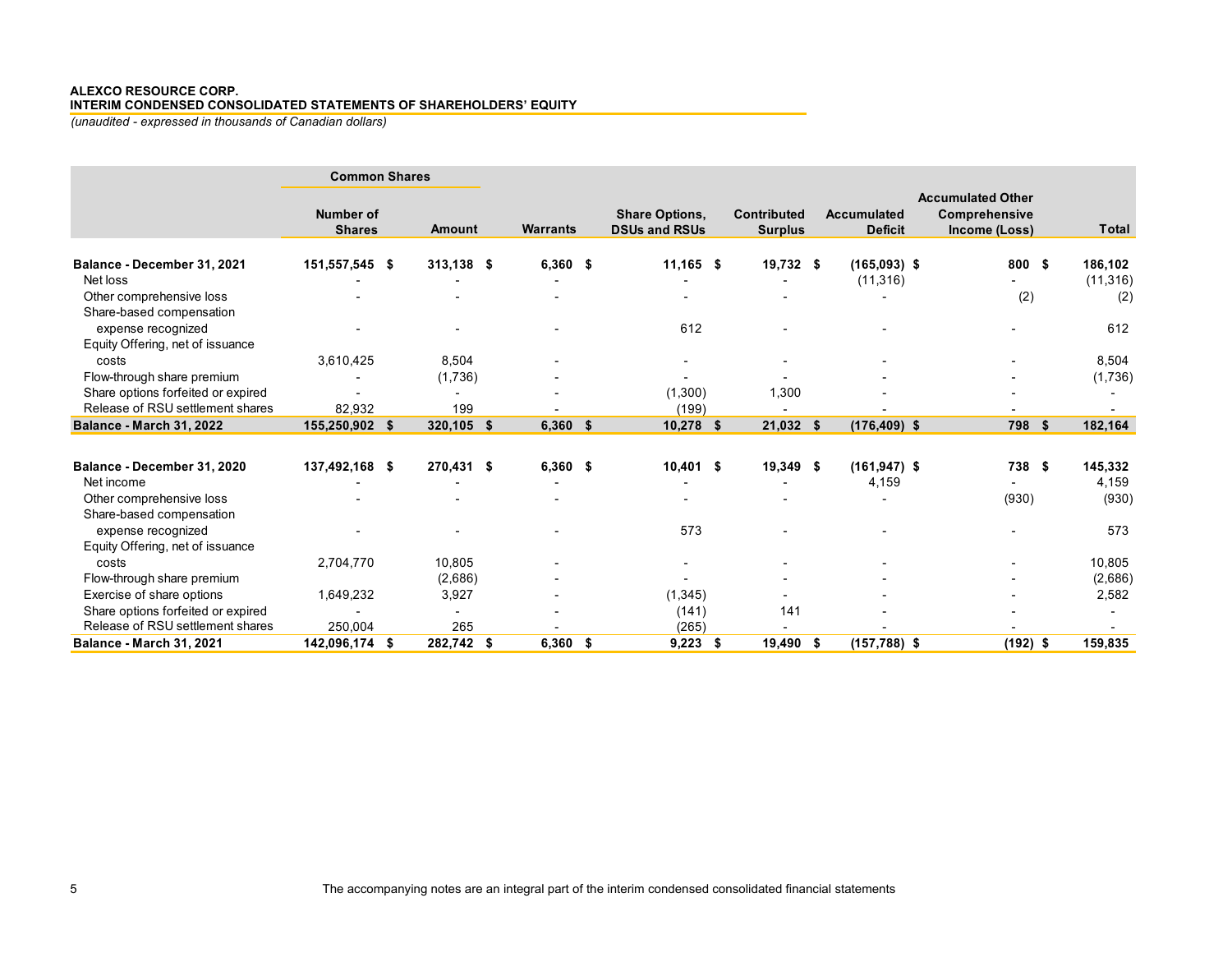# **1. DESCRIPTION OF BUSINESS, NATURE OF OPERATIONS, LIQUIDITY RISK AND COVID-19 IMPACTS**

Alexco Resource Corp. ("Alexco" or the "Corporation") was incorporated under the Business Corporations Act (Yukon) on December 3, 2004 and commenced operations on March 15, 2005. Effective December 28, 2007, it was continued under the Business Corporations Act (British Columbia). The Corporation is principally engaged in the exploration, development, and operation of mineral resource properties. The Corporation's mineral resource properties are located in the Keno Hill Silver District in the Yukon Territory of Canada.

Alexco is a public company which is listed on the Toronto Stock Exchange and the NYSE American Stock Exchange (under the symbol AXU). The Corporation's corporate head office is located at Suite 1225, Two Bentall Centre, 555 Burrard Street, Box 216, Vancouver, BC, Canada, V7X 1M9.

As at March 31, 2022, the Corporation had cash and cash equivalents, accounts and other receivables, inventories, prepaid expenses and other, and promissory note receivable of \$14,627,000 to settle accounts payable and accrued liabilities, current lease liabilities, and revolving credit facility payable of \$21,699,000. During the three month period ended March 31, 2022, net cash used in operating activities was \$7,279,000 (2021 - \$4,686,000). To date, the Corporation has not achieved positive cash flows from operations during ramp-up at Keno Hill, primarily due to supply chain interruptions and reduced workforce and equipment availability. Subsequent to March 31, 2022, the Corporation obtained the following additional capital resources:

- On April 13, 2022, the Corporation completed a non-brokered private placement offering of common shares resulting in gross proceeds of \$13,078,616;
- On April 28, 2022, the Corporation received a further prepayment of US\$5,000,000 under the unsecured revolving credit facility (the "Facility") with its offtaker; and
- On April 29, 2022, the Corporation sold to Victoria Gold Corp. ("Victoria") all of its rights, benefits and interests in and to the remaining option consideration payable to Alexco by Banyan Gold Corp. ("Banyan") under the option agreement with Banyan. On May 4, 2022, the Victoria shares were sold for net proceeds of \$6,000,000 after selling costs and commissions.

Liquidity risk is the risk that the Corporation will not be able to meet its obligations associated with financial liabilities. The Corporation has a planning and budgeting process in place. The Corporation maintains an internally generated cash flow forecast, which is based on its most recently published technical report and is updated based on actual performance and future expected performance at Keno Hill. Significant assumptions used in preparing the forecast include, but are not limited to, production volumes, development rates, operating costs, development costs, and commodity prices. Adverse changes to these assumptions could affect the Corporation's available liquidity and its ability to meet its obligations associated with financial liabilities.

Although management believes that the Corporation's working capital at March 31, 2022, combined with the additional funding raised subsequent to period-end, provides sufficient liquidity to meet its ongoing obligations and support its operating requirements for a period of at least 12 months from March 31, 2022, if the Corporation is unable to achieve its 2022 production targets, then the Corporation may be required to obtain additional funding to continue development and ramp-up at the Keno Hill Silver District.

# *COVID-19*

In March 2020, the World Health Organization declared a global pandemic related to COVID-19. The impacts on global commerce have been far-reaching. There is significant ongoing uncertainty surrounding COVID-19 cases at Keno Hill, workplace and travel restrictions, supply chain interruptions, and the recruitment of underground miners and maintenance technicians. In December 2021 and the start of 2022, the Corporation experienced a rise in COVID-19 cases at Keno Hill. The Corporation's COVID-19 response required mandatory self-isolation for affected employees and contractors as dictated by government health protocols, which resulted in reduced workforce availability, significantly reduced production and slower development advancement at the start of 2022. While COVID-19 cases at Keno Hill have since substantially declined, the Corporation notes that COVID-19 pandemic risk remains a risk to continued ramp-up and production activities at Keno Hill.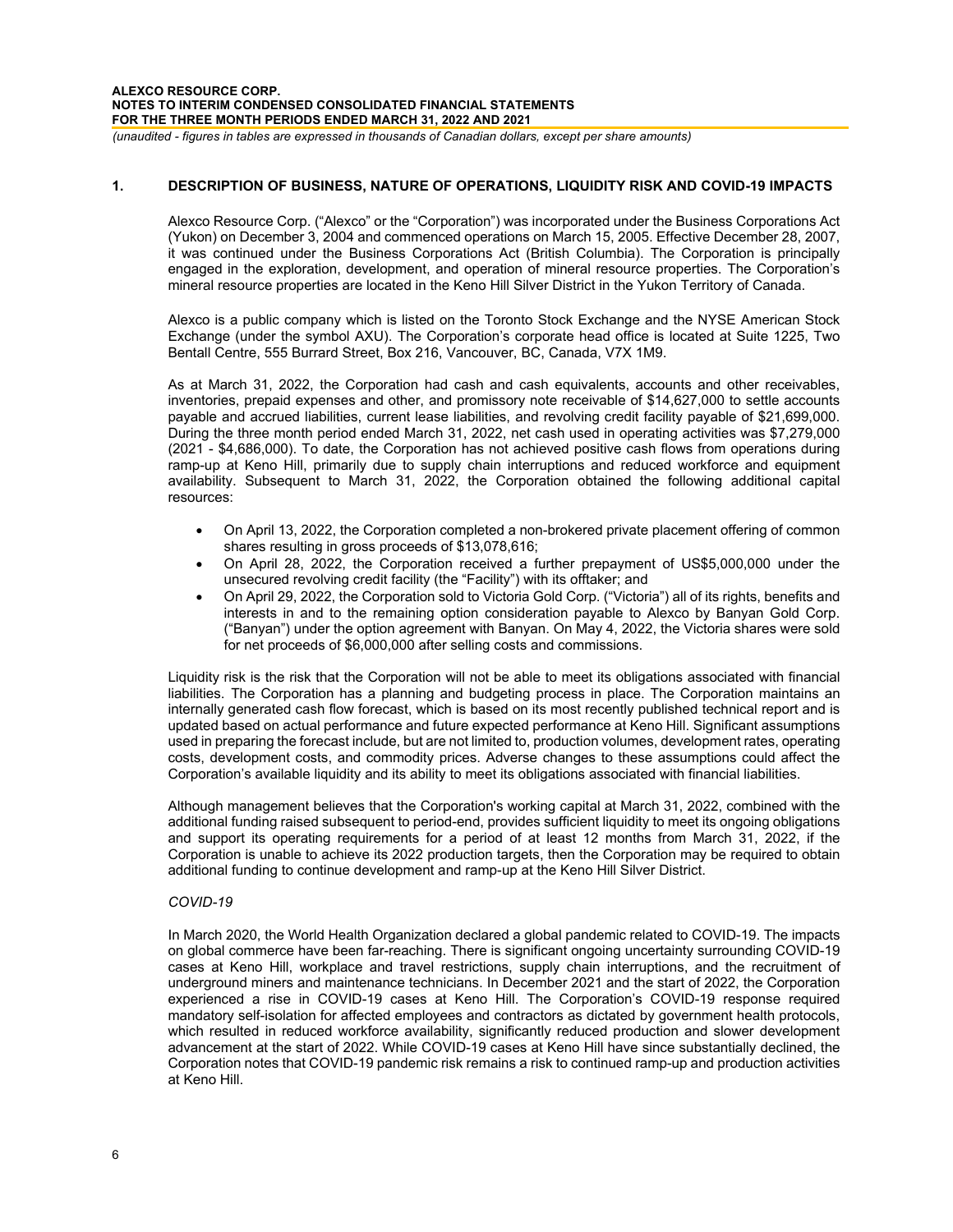## **2. BASIS OF PREPARATION, STATEMENT OF COMPLIANCE AND SIGNIFICANT ACCOUNTING POLICIES**

These interim condensed consolidated financial statements have been prepared in accordance with IAS 34 Interim Financial Reporting. These interim condensed consolidated financial statements follow the same accounting policies and methods of computation as compared with the most recent annual consolidated financial statements, being for the year ended December 31, 2021, which were prepared in accordance with International Financial Reporting Standards as issued by the International Accounting Standards Board ("IFRS"). Accordingly, these interim condensed consolidated financial statements should be read in conjunction with the Corporation's most recent annual consolidated financial statements. These interim condensed consolidated financial statements were approved for issuance by the Board of Directors on May 12, 2022.

These interim condensed consolidated financial statements have been prepared on a going concern basis, under the historical cost method, except for those assets and liabilities that are measured at revalued amounts or fair values at the end of each reporting period. All figures are expressed in Canadian dollars unless otherwise indicated.

# **3. NEW ACCOUNTING STANDARDS**

There are no IFRS's or International Financial Reporting Interpretations Committee interpretations that are not yet effective or early adopted that are expected to have a material impact on the Corporation.

# **4. CRITICAL JUDGEMENTS AND MAJOR SOURCES OF ESTIMATION UNCERTAINTY**

The preparation of the interim condensed consolidated financial statements requires management to select accounting policies and make judgments and estimates that may have a significant impact on the interim condensed consolidated financial statements. Estimates are continuously evaluated and are based on management's experience and expectations of future events that are believed to be reasonable under the circumstances.

The following significant judgments were considered by management in the preparation of the interim condensed consolidated financial statements. All other significant judgments and estimates applied in the preparation of the interim condensed consolidated financial statements for the three month period ended March 31, 2022 are consistent with those applied and disclosed in Note 5 to our consolidated financial statements for the year ended December 31, 2021.

## *Impairment and impairment reversals of mineral properties, plant and equipment*

The Corporation reviews and evaluates the carrying value of each of its mineral properties, plant and equipment for impairment and impairment reversals when events or changes in circumstances indicate that the carrying amounts of the related asset may not be recoverable or previous impairment losses may become recoverable. The identification of such events or changes and the performance of the assessment requires significant judgment. Furthermore, management's estimates of many of the factors relevant to completing this assessment, including commodity prices, foreign currency exchange rates, mineral resources, and operating, capital and reclamation costs, are subject to risks and estimation uncertainties that may further affect the determination of the recoverability of the carrying amounts of its mineral properties, plant and equipment.

Management has assessed potential indicators of impairment and impairment reversals on the Corporation's exploration and evaluation assets and the Keno Hill CGU. At the start of 2022, the Corporation experienced COVID-19 and equipment availability issues (Note 1). Management notes workforce constraints related to COVID-19 have since significantly eased, and steps have been taken, such as the stockpiling of critical supplies, to mitigate supply chain interruptions and restore equipment availability to more normal levels. Management has concluded that no impairment or impairment reversal indicators exist as at March 31, 2022.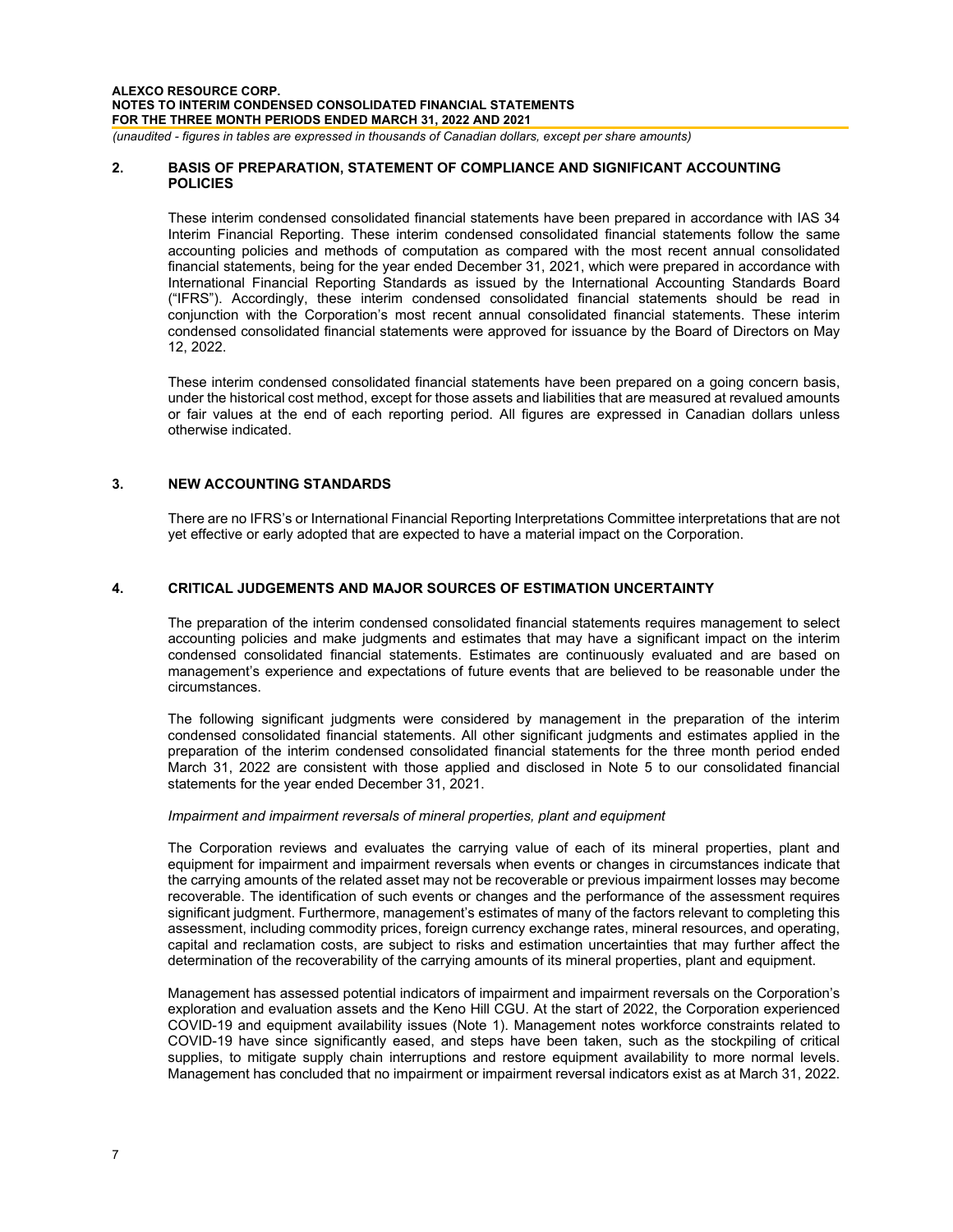### *Liquidity Risk*

Management applies judgment in assessing whether a material uncertainty exists that may cast significant doubt on the Corporation's ability to continue as a going concern. Management performed this assessment and determined a material uncertainty did not exist as at March 31, 2022. Refer to Note 1 for further discussion of the Corporation's liquidity risk.

# **5. INVENTORIES**

|                                                            | March 31<br>2022          | December 31<br>2021      |
|------------------------------------------------------------|---------------------------|--------------------------|
| Ore in stockpiles<br>Concentrate<br>Materials and supplies | \$<br>598<br>462<br>1,987 | \$<br>524<br>80<br>1,472 |
| <b>Total inventories</b>                                   | \$<br>3,047               | \$<br>2,076              |

During the three month period ended March 31, 2022, the Corporation recognized a write-down of \$1,308,000 (2021 - \$nil) of ore in stockpiles and concentrate to their net realizable value.

# **6. MINERAL PROPERTIES, PLANT AND EQUIPMENT**

|                                                                                                                              |                              |                |                                              |               |                               | <b>Exploration</b><br>and |                                  |
|------------------------------------------------------------------------------------------------------------------------------|------------------------------|----------------|----------------------------------------------|---------------|-------------------------------|---------------------------|----------------------------------|
| Cost                                                                                                                         | <b>Mineral</b><br>properties |                | <b>Plant and</b><br>equipment <sup>(i)</sup> |               | <b>Right of use</b><br>assets | evaluation<br>assets      | <b>Total</b>                     |
| December 31, 2021<br>Additions<br><b>Disposals</b><br>Transfers from right of use assets to plant<br>and equipment           | \$<br>207,334<br>11,957      | \$             | 50,711<br>298<br>(223)<br>1,049              | \$            | 10,788<br>(1,049)             | \$<br>26,020<br>370       | \$<br>294,853<br>12,625<br>(223) |
| Change of estimate in decommissioning<br>and rehabilitation provision                                                        |                              | (184)          | (186)                                        |               |                               |                           | (370)                            |
| March 31, 2022                                                                                                               | \$219,107                    | $\mathfrak{S}$ | 51,649                                       | \$            | 9,739                         | \$<br>26,390              | \$ 306,885                       |
| <b>Accumulated Depreciation</b>                                                                                              |                              |                |                                              |               |                               |                           |                                  |
| December 31, 2021<br>Depreciation and depletion<br>Disposals<br>Transfers from right of use assets to plant<br>and equipment | \$.<br>95.337                | \$<br>704      | 29.415<br>451<br>(223)<br>302                | \$            | 3.024<br>520<br>(302)         | \$                        | \$<br>127.776<br>1,675<br>(223)  |
| March 31, 2022                                                                                                               | 96,041<br>$\mathbb{S}$       | $\mathfrak{L}$ | 29,945                                       | $\frac{1}{2}$ | 3,242                         | \$                        | \$<br>129,228                    |
| <b>Net Book Value</b>                                                                                                        |                              |                |                                              |               |                               |                           |                                  |
| December 31, 2021                                                                                                            | 111,997<br>\$                | \$             | 21,296                                       | \$            | 7,764                         | \$<br>26,020              | \$<br>167,077                    |
| March 31, 2022                                                                                                               | 123.066<br>\$                | \$             | 21.704                                       | \$            | 6.497                         | \$<br>26.390              | \$<br>177,657                    |

(i) The total cost of plant and equipment as at March 31, 2022 includes construction in progress of \$646,000.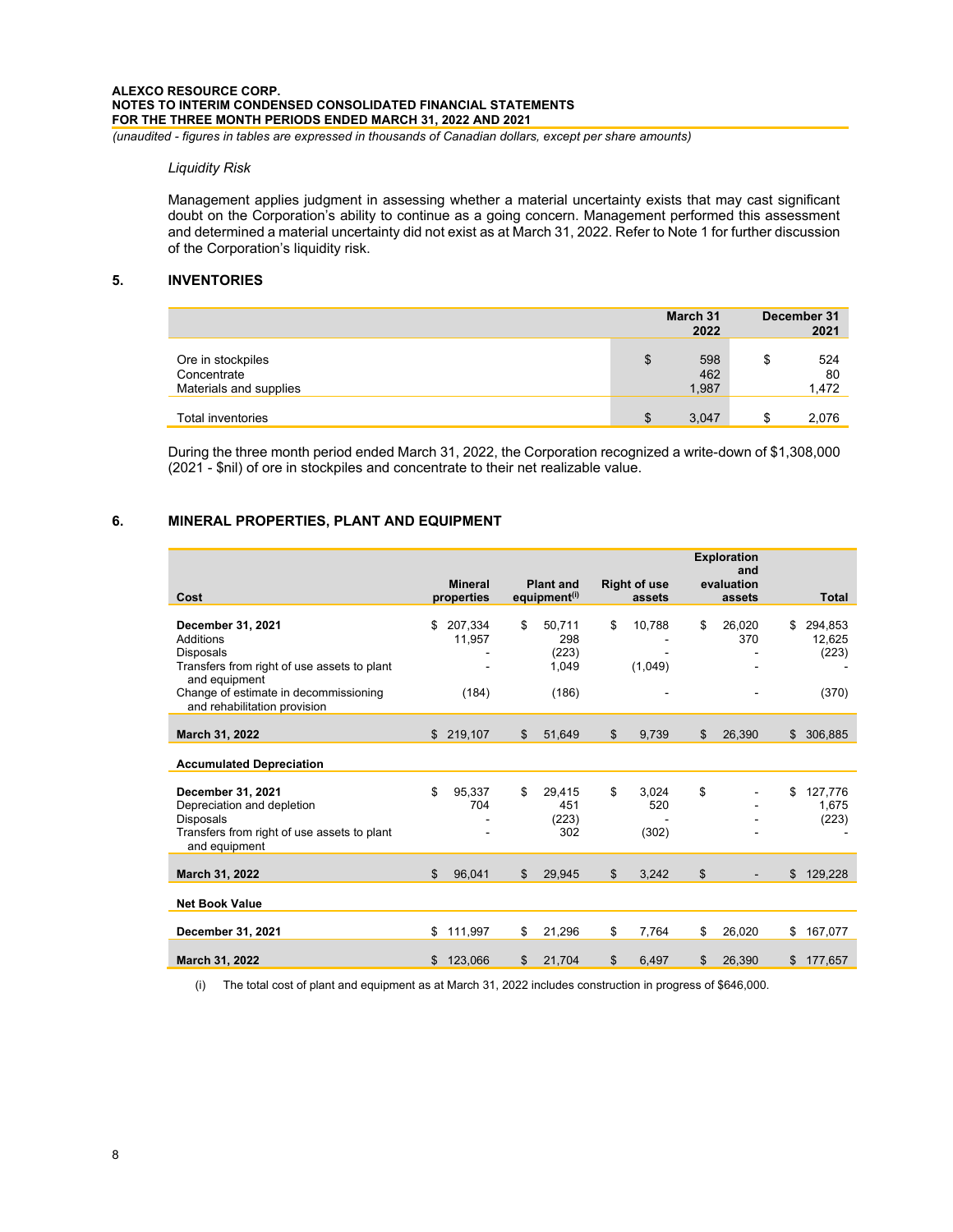## **ALEXCO RESOURCE CORP. NOTES TO INTERIM CONDENSED CONSOLIDATED FINANCIAL STATEMENTS FOR THE THREE MONTH PERIODS ENDED MARCH 31, 2022 AND 2021**

*(unaudited - figures in tables are expressed in thousands of Canadian dollars, except per share amounts)*

| Cost                                                                                                                                               |                | <b>Mineral</b><br>properties |                | <b>Plant and</b><br>equipment <sup>(i)</sup> | <b>Right of use</b><br>assets         | <b>Exploration</b><br>and<br>evaluation<br>assets | <b>Total</b>                                     |
|----------------------------------------------------------------------------------------------------------------------------------------------------|----------------|------------------------------|----------------|----------------------------------------------|---------------------------------------|---------------------------------------------------|--------------------------------------------------|
| December 31, 2020<br>Additions<br><b>Disposals</b><br>Lease modifications<br>Change of estimate in decommissioning<br>and rehabilitation provision | \$             | 168,847<br>38,960<br>(473)   | \$             | 45,978<br>5,187<br>(454)                     | \$<br>9,879<br>1,378<br>(596)<br>127  | \$<br>14,668<br>11,352                            | \$<br>239,372<br>56.877<br>(596)<br>127<br>(927) |
| December 31, 2021                                                                                                                                  |                | \$207,334                    | $\mathfrak{L}$ | 50,711                                       | \$<br>10,788                          | \$<br>26,020                                      | \$<br>294,853                                    |
| <b>Accumulated Depreciation</b>                                                                                                                    |                |                              |                |                                              |                                       |                                                   |                                                  |
| December 31, 2020<br>Depreciation and depletion<br>Disposals<br>Lease modifications                                                                | \$             | 90,856<br>4,481              | \$             | 27,961<br>1,454                              | \$<br>1,367<br>2,042<br>(65)<br>(320) | \$                                                | \$<br>120,184<br>7,977<br>(65)<br>(320)          |
| December 31, 2021                                                                                                                                  | $\mathfrak{S}$ | 95,337                       | \$             | 29,415                                       | \$<br>3,024                           | \$                                                | \$127,776                                        |
| <b>Net Book Value</b>                                                                                                                              |                |                              |                |                                              |                                       |                                                   |                                                  |
| December 31, 2020                                                                                                                                  | \$             | 77,991                       | \$             | 18,017                                       | \$<br>8,512                           | \$<br>14,668                                      | \$<br>119,188                                    |
| December 31, 2021                                                                                                                                  | \$             | 111,997                      | \$             | 21,296                                       | \$<br>7,764                           | \$<br>26,020                                      | \$<br>167,077                                    |

(i) The total cost of plant and equipment as at December 31, 2021 includes construction in progress of \$2,266,000.

During the three month period ended March 31, 2022, the Corporation capitalized to mineral properties, plant and equipment depreciation and depletion of \$727,000 (2021 - \$846,000).

During the three month period ended March 31, 2022, the Corporation exercised buyout options on certain mining equipment leases, resulting in transfers from right of use assets to plant and equipment of \$1,049,000 (2021 - \$nil).

## **Option Agreement for McQuesten Property**

Effective May 24, 2017, and as amended on July 8, 2019, the Corporation entered into an option agreement for Banyan Gold Corp. to buy up to 100% of Alexco's McQuesten property. In three stages, Banyan may earn up to 100% of the McQuesten property, by incurring a minimum \$2,600,000 in exploration expenditures (incurred), issuing 1,600,000 shares (issued), pay in staged payments a total of \$2,600,000 in cash or shares and grant Alexco a 6% net smelter return ("NSR") royalty with buybacks totalling \$7,000,000 to reduce to a 1% NSR royalty on gold and 3% NSR royalty on silver. As at March 31, 2022, Banyan has satisfied the first stage of the option agreement, earning 51% of the McQuesten property. Subsequent to period-end, the Corporation sold to Victoria Gold Corp. all of its rights, benefits and interests in and to the remaining option consideration payable to Alexco by Banyan under the option agreement with Banyan in exchange for 447,142 shares of Victoria. On May 4, 2022, the Victoria shares were sold for net proceeds of \$6,000,000, after selling costs and commissions (Note 20).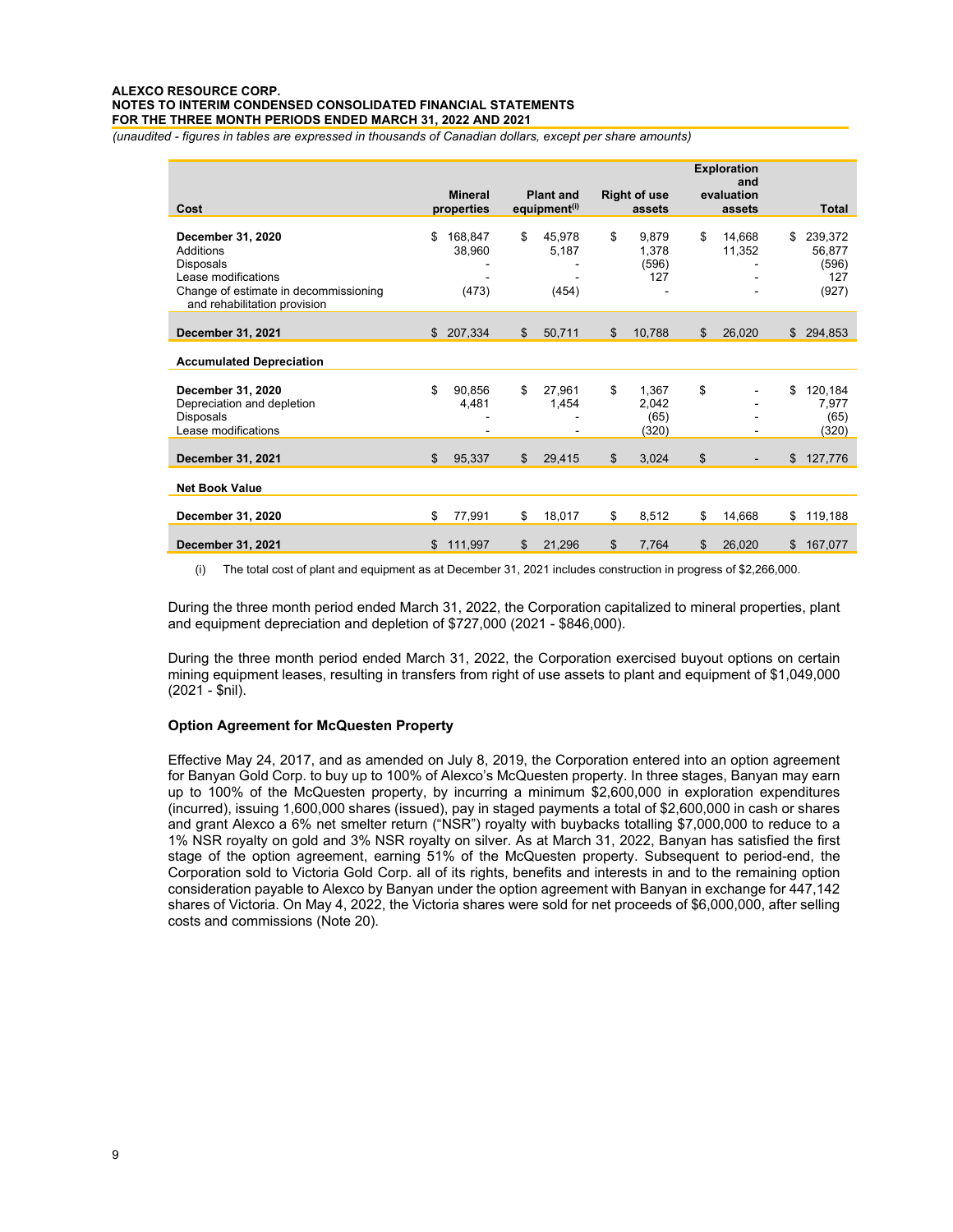# **7. EMBEDDED DERIVATIVE ASSET**

|                                                                       | March 31<br>2022 | December 31<br>2021 |
|-----------------------------------------------------------------------|------------------|---------------------|
| Embedded derivative asset – Beginning of period                       | \$<br>22,768     | \$<br>13,074        |
| Portion of embedded derivative asset settled<br>Fair value adjustment | 9<br>(5,612)     | 235<br>9,459        |
| Embedded derivative asset – End of period                             | 17,165           | 22,768              |
| Less: current embedded derivative asset                               | 897              | 2,752               |
| Non-current embedded derivative asset                                 | \$<br>16.268     | \$<br>20.016        |

During the three month period ended March 31, 2022, a portion of the embedded derivative related to the Wheaton Precious Metals Corp. ("Wheaton") silver purchase agreement ("SPA") was settled. The embedded derivative asset was calculated based on the discounted future cash flows associated with the difference between the original US\$3.90 per ounce production payment Wheaton would pay for each payable ounce delivered under the SPA and the amended production payment under the amended SPA (amended March 29, 2017 and subsequently on August 5, 2020) which varies depending on the silver pricing curve (Note 15). The fair value of the embedded derivative asset was estimated based on the discounted future cash flows using a probability-based dynamic valuation model resulting in a fair value adjustment for the three month periods ended March 31, 2022 of (\$5,612,000) (2021 – \$3,009,000).

# **8. LEASE LIABILITIES**

The Corporation's lease liabilities are primarily for mining equipment leases related to heavy machinery and equipment dedicated to development and operations at Keno Hill. The weighted average incremental borrowing rate for lease liabilities as at March 31, 2022 was 7.58%.

|                                                                                                                                                                                             | March 31<br>2022                    | December 31<br>2021                                    |
|---------------------------------------------------------------------------------------------------------------------------------------------------------------------------------------------|-------------------------------------|--------------------------------------------------------|
| Lease liabilities – Beginning of period<br>Additions<br>Cash flows - Principal payments<br>Non-cash changes - Accretion<br><b>Disposals</b><br>Gain on lease buyouts<br>Lease modifications | \$<br>5,531<br>(914)<br>95<br>(167) | \$<br>7,262<br>1,377<br>(3,604)<br>503<br>(463)<br>456 |
| Lease liabilities - End of period<br>Less: current lease liabilities                                                                                                                        | 4,545<br>2,615                      | 5,531<br>3,056                                         |
| Non-current lease liabilities                                                                                                                                                               | \$<br>1,930                         | \$<br>2.475                                            |

The Corporation's undiscounted lease payments consisted of the following:

|                      | March 31<br>2022            |
|----------------------|-----------------------------|
| 2022<br>2023<br>2024 | \$<br>2,056<br>1,550<br>493 |
|                      | \$<br>4,099                 |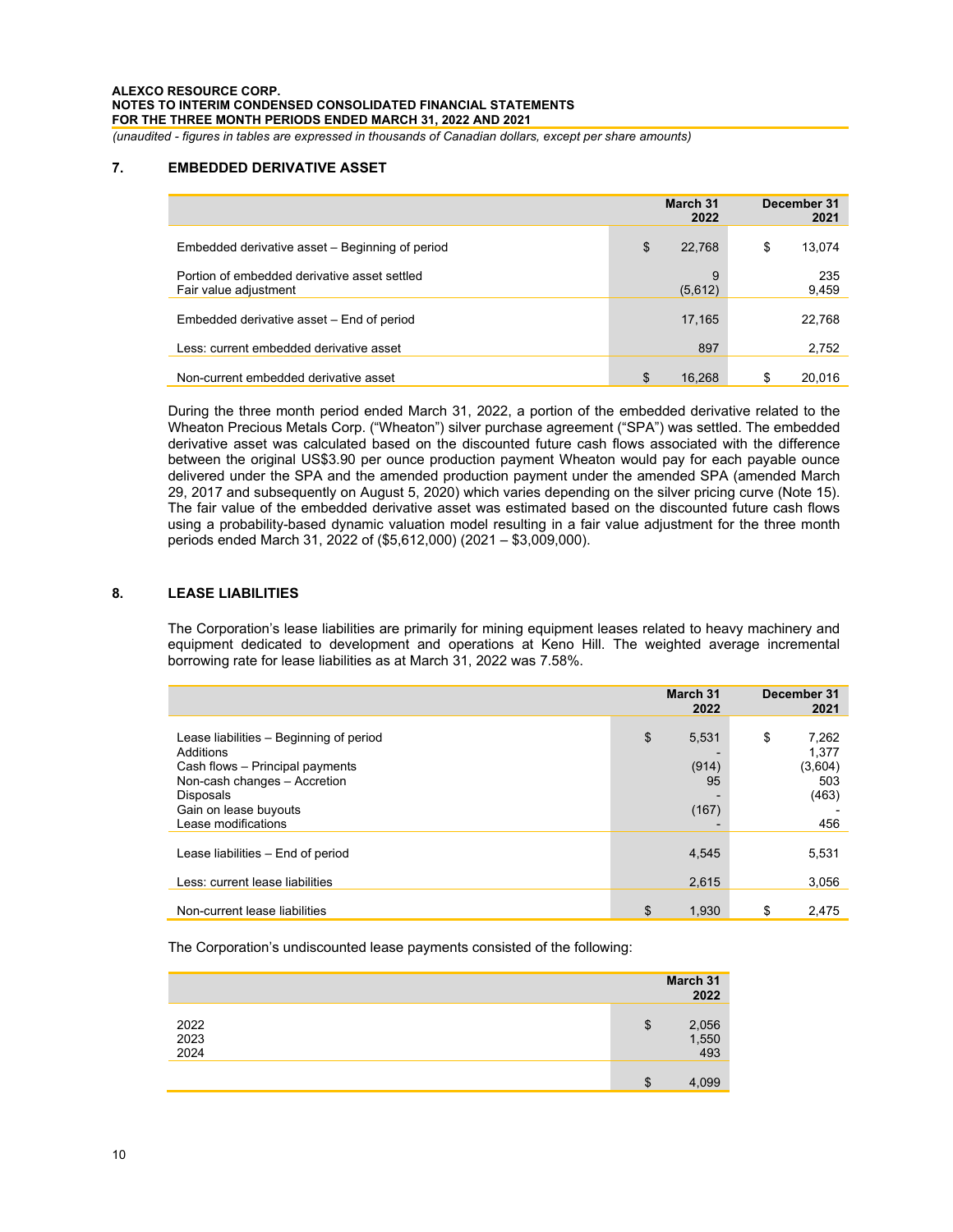## **9. REVOLVING CREDIT FACILITY**

On September 23, 2021 and subsequently on January 18, 2022, the Corporation and its offtaker amended the existing offtake agreement to allow for an unsecured revolving credit facility for up to US\$10,000,000. The Facility allows the Corporation to request prepayments, in US\$1,000,000 increments, which are repaid in five monthly instalments against future deliveries of concentrate or in cash (Note 1). The interest rate on drawn amounts is equal to the three month London Interbank Offered Rate ("LIBOR") + 7.05%. The standby fee on undrawn amounts is 1.5% per annum, payable quarterly. As at March 31, 2022, the Corporation has accrued interest and standby fees of \$24,000. In March 2022, the Corporation received a prepayment of US\$5,000,000. Subsequent to period-end, the Corporation received a further prepayment of US\$5,000,000 (Note 20).

LIBOR settings are currently scheduled to cease publication after June 30, 2023. The Corporation and its offtaker will use an agreed industry standard alternative benchmark interest rate and expect to transition to the alternative rate as widespread market practice is established.

The revolving credit facility payable balance is summarized as follows:

|                                                                                                  | March 31<br>2022 |
|--------------------------------------------------------------------------------------------------|------------------|
| Revolving credit facility payable – Beginning of period                                          | \$               |
| Additions - prepayments received<br>Reductions - repayments made<br>Foreign exchange revaluation | 6,365<br>(113)   |
| Revolving credit facility payable - End of period                                                | \$<br>6.252      |

# **10. DECOMMISSIONING AND REHABILITATION PROVISION**

|                                                                                        | March 31<br>2022 | December 31<br>2021 |
|----------------------------------------------------------------------------------------|------------------|---------------------|
| Decommissioning and rehabilitation provision – Beginning of period                     | \$<br>5,667      | \$<br>6,542         |
| Change due to re-estimation<br>Accretion expense, included in other income and expense | (370)<br>17      | (927)<br>52         |
| Decommissioning and rehabilitation provision – End of period                           | 5,314            | 5,667               |
| Less: current decommissioning and rehabilitation provision                             | 685              | 705                 |
| Non-current decommissioning and rehabilitation provision                               | 4.629            | \$<br>4,962         |

# **11. CAPITAL AND RESERVES**

## **Shareholders' Equity**

The Corporation is authorized to issue an unlimited number of common shares without par value.

The following share transactions took place during the three month period ended March 31, 2022:

1. On January 27, 2022, the Corporation completed an equity financing and issued 2,129,685 flowthrough shares with respect to "Canadian exploration expenses" (the "CEE Shares") priced at \$2.70 per CEE Share, and 1,480,740 flow-through shares with respect to "Canadian development expenses" (the "CDE Shares") priced at \$2.33 per CDE Share, for aggregate gross proceeds of \$9,200,274.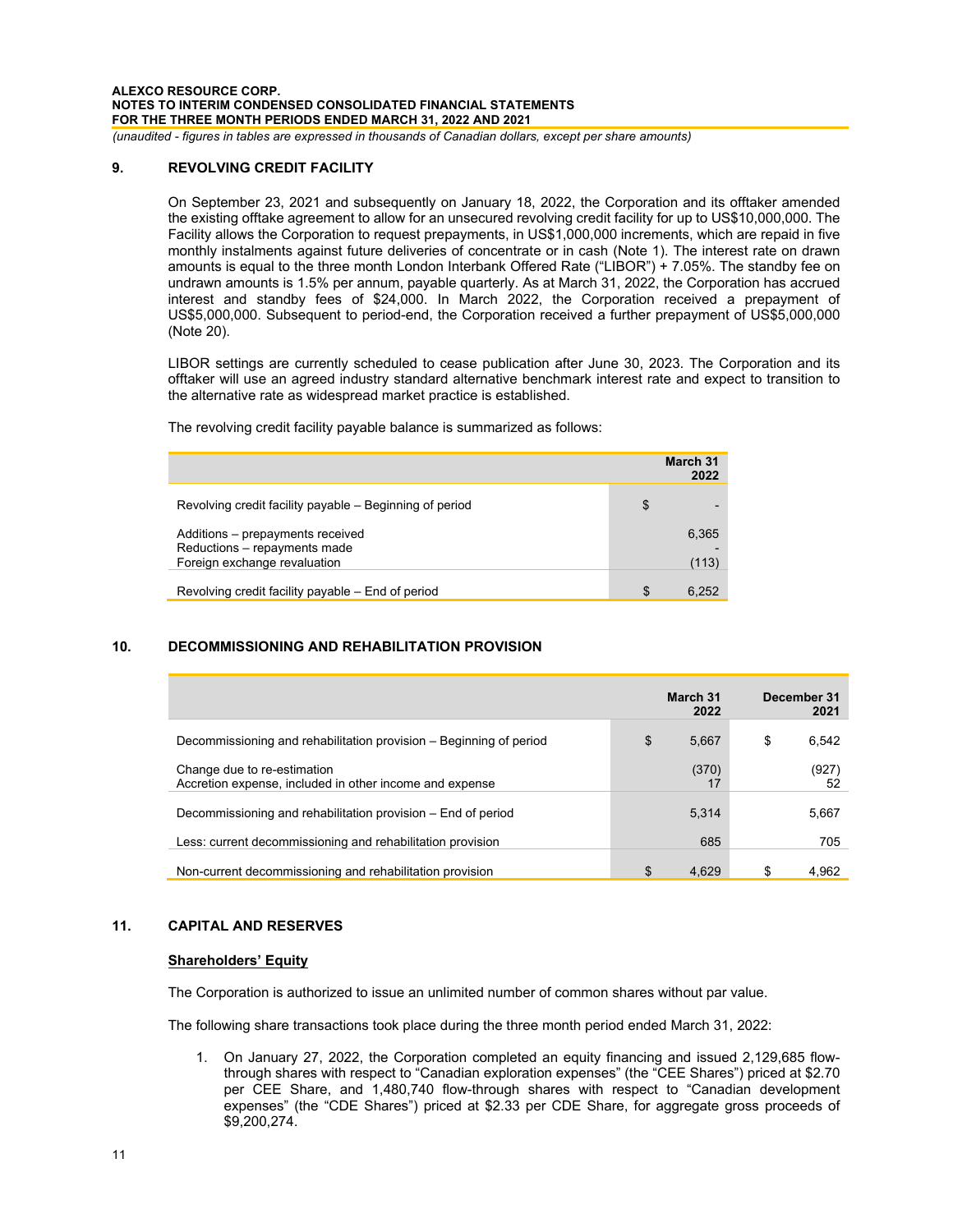2. 82,932 common shares were issued from treasury on the vesting of restricted share units.

## **Equity Incentive Plans**

The Corporation has three equity incentive plans consisting of a share option plan (the "Option Plan"), a restricted share unit plan (the "RSU Plan"), and a deferred share unit plan (the "DSU Plan") (collectively the "Equity Incentive Plans"). The maximum aggregate number of common shares issuable under the Equity Incentive Plans cannot exceed 15% of the number of common shares issued and outstanding from time to time, subject to the following requirements for each plan:

- i. The Option Plan's maximum aggregate number of common shares issuable on the exercise of share options cannot exceed 10% of the number of common shares issued and outstanding;
- ii. The RSU Plan's maximum aggregate number of common shares to be issued cannot exceed 3% of the number of common shares issued and outstanding; and
- iii. The DSU Plan's maximum aggregate number of common shares to be issued cannot exceed 2,100,000.

As at March 31, 2022, a total of 8,446,818 share options, 1,100,735 RSUs and 894,000 DSUs were outstanding under the Equity Incentive Plans and a total of 7,078,272 share options, 3,556,792 RSUs and 1,181,000 DSUs remain available for future granting.

During the three month period ended March 31, 2022, the Corporation recorded total share-based compensation expense of \$612,000 (2021 – \$575,000), which related to the Equity Incentive Plans, of which \$187,000 (2021 – \$150,000) was recorded to mineral properties and \$425,000 (2021 – \$425,000) has been charged to income.

# **Share Options**

Generally, share options have a maximum term of five years, vest one-third upon grant and one third on each of the first and second anniversary dates of the grant date. The exercise price may not be less than the immediately preceding five-day volume weighted average price of the Corporation's common shares traded through the facilities of the exchange on which the Corporation's common shares are listed.

The changes in share options outstanding are summarized as follows:

|                                                  | <b>Weighted average</b><br><b>Exercise price</b> | Number of shares issued<br>or issuable on exercise |
|--------------------------------------------------|--------------------------------------------------|----------------------------------------------------|
| Balance - December 31, 2021                      | \$2.27                                           | 9,672,118                                          |
| Share options forfeited or expired               | \$2.07                                           | (1,225,300)                                        |
| Balance - March 31, 2022                         | \$2.30                                           | 8,446,818                                          |
|                                                  |                                                  |                                                    |
| Balance - December 31, 2020                      | \$2.17                                           | 10.245.934                                         |
| Share options granted<br>Share options exercised | \$2.17<br>\$1.66                                 | 1,970,000<br>(2,272,431)                           |
| Share options forfeited or expired               | \$2.85                                           | (271, 385)                                         |
| Balance – December 31, 2021                      | \$2.27                                           | 9.672.118                                          |

During the three month periods ended March 31, 2022 and 2021, there were no share options granted.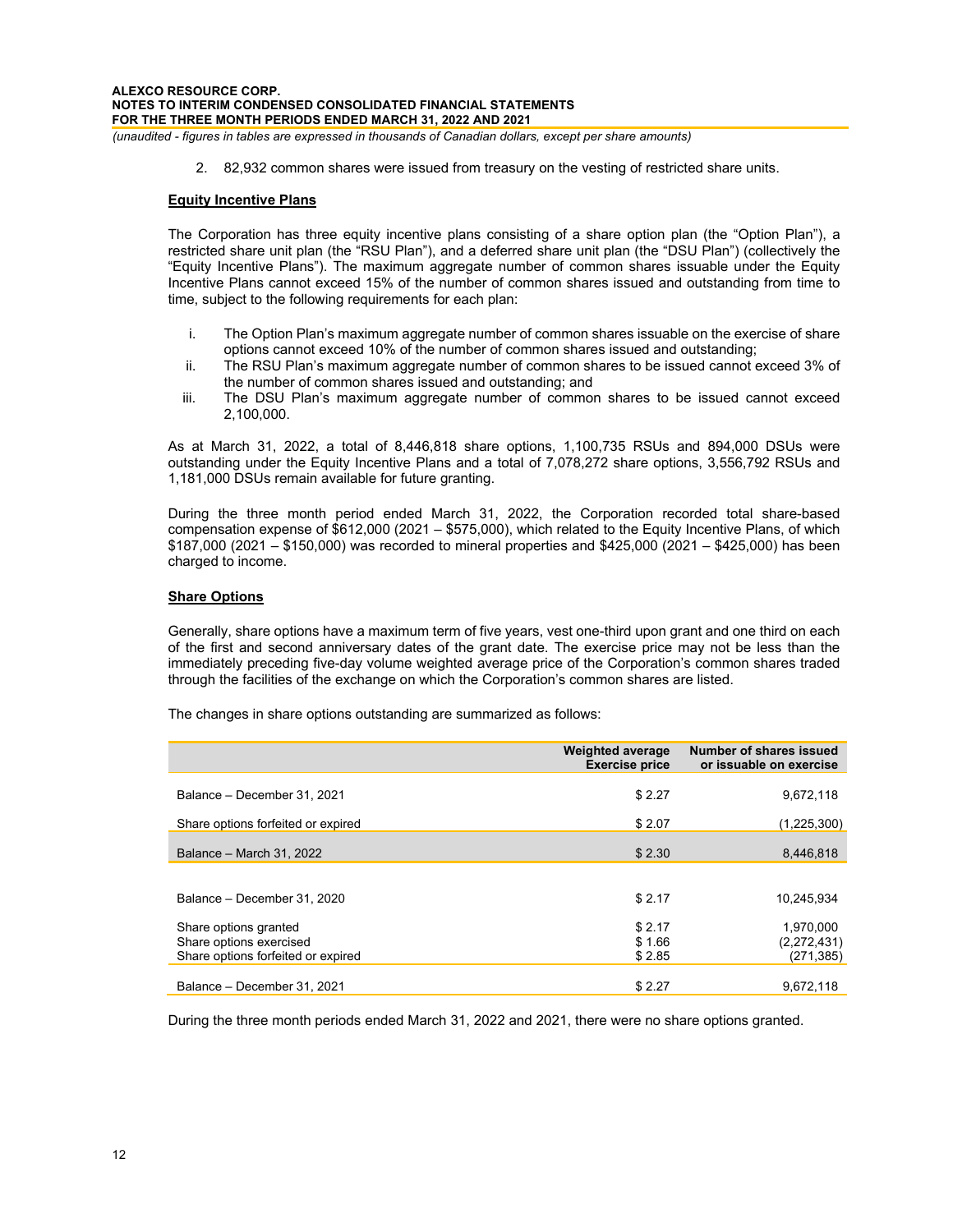|                       |                                                 | <b>Options Outstanding</b><br><b>Options Exercisable</b> |                                            |                                                        |                                            |  |
|-----------------------|-------------------------------------------------|----------------------------------------------------------|--------------------------------------------|--------------------------------------------------------|--------------------------------------------|--|
|                       | Number of                                       |                                                          |                                            | Number of                                              |                                            |  |
| <b>Exercise Price</b> | <b>Shares</b><br>Issuable on<br><b>Exercise</b> | Average<br>Remaining<br>Life (Years)                     | Average<br><b>Exercise</b><br><b>Price</b> | <b>Shares</b><br><b>Issuable on</b><br><b>Exercise</b> | Average<br><b>Exercise</b><br><b>Price</b> |  |
|                       |                                                 |                                                          |                                            |                                                        |                                            |  |
| \$1.27                | 1.162.500                                       | 1.76                                                     | \$1.27                                     | 1,162,500                                              | \$1.27                                     |  |
| \$1.75                | 40.000                                          | 0.38                                                     | \$1.75                                     | 40.000                                                 | \$1.75                                     |  |
| \$1.93                | 60.000                                          | 1.11                                                     | \$1.93                                     | 60.000                                                 | \$1.93                                     |  |
| \$2.07                | 1,223,400                                       | 0.83                                                     | \$2.07                                     | 1.223.400                                              | \$2.07                                     |  |
| \$2.07                | 587.000                                         | 0.83                                                     | \$2.07                                     |                                                        | \$2.07                                     |  |
| \$2.12                | 48.000                                          | 3.04                                                     | \$2.12                                     | 32.000                                                 | \$2.12                                     |  |
| \$2.17                | 1.929.200                                       | 4.71                                                     | \$2.17                                     | 643.067                                                | \$2.17                                     |  |
| \$2.61                | 1.894.984                                       | 2.71                                                     | \$2.61                                     | 1.894.984                                              | \$2.61                                     |  |
| \$3.19                | 1.451.734                                       | 3.71                                                     | \$3.19                                     | 967.823                                                | \$3.19                                     |  |
| \$3.86                | 50.000                                          | 3.44                                                     | \$3.86                                     | 33.333                                                 | \$3.86                                     |  |
|                       |                                                 |                                                          |                                            |                                                        |                                            |  |
|                       | 8.446.818                                       | 2.79                                                     | \$2.30                                     | 6,057,107                                              | \$2.28                                     |  |

Share options outstanding and exercisable at March 31, 2022 are summarized as follows:

During the three month period ended March 31, 2022, there were no share options exercised. The weighted average share price at the date of exercise for share options exercised during the three month period ended March 31, 2021 was \$3.76.

## **Restricted Share Units**

Time-based RSUs vest one-third upon granting and one third on each of the first and second anniversary dates of the grant date. Performance-based RSUs vest at the end of the third year of the grant date and the number of units to be issued on the vesting date will vary from 0% to 200% of the number of performancebased RSUs granted, depending on the achievement of performance criteria.

The changes in RSUs outstanding are summarized as follows:

|                                                   | Number of shares issued<br>or issuable on vesting |
|---------------------------------------------------|---------------------------------------------------|
| Balance - December 31, 2021                       | 1,198,067                                         |
| RSUs vested<br>RSUs terminated                    | (82, 932)<br>(14, 400)                            |
| Balance - March 31, 2022                          | 1,100,735                                         |
|                                                   |                                                   |
| Balance - December 31, 2020                       | 566,340                                           |
| RSUs granted <sup>(i)</sup><br><b>RSUs vested</b> | 1,505,449<br>(873, 722)                           |
| Balance - December 31, 2021                       | 1,198,067                                         |

(i) RSUs granted include grants to certain employees of the Corporation that include 474,500 performance-based RSUs and 266,500 RSUs issued as settlement of annual cash bonuses. As at March 31, 2022, nil performance-based RSUs have vested.

During the three month periods ended March 31, 2022 and 2021, there were no RSUs granted.

The weighted average share price at the date of vesting for RSUs during the three month period ended March 31, 2022 was \$2.23 (2021 - \$4.23).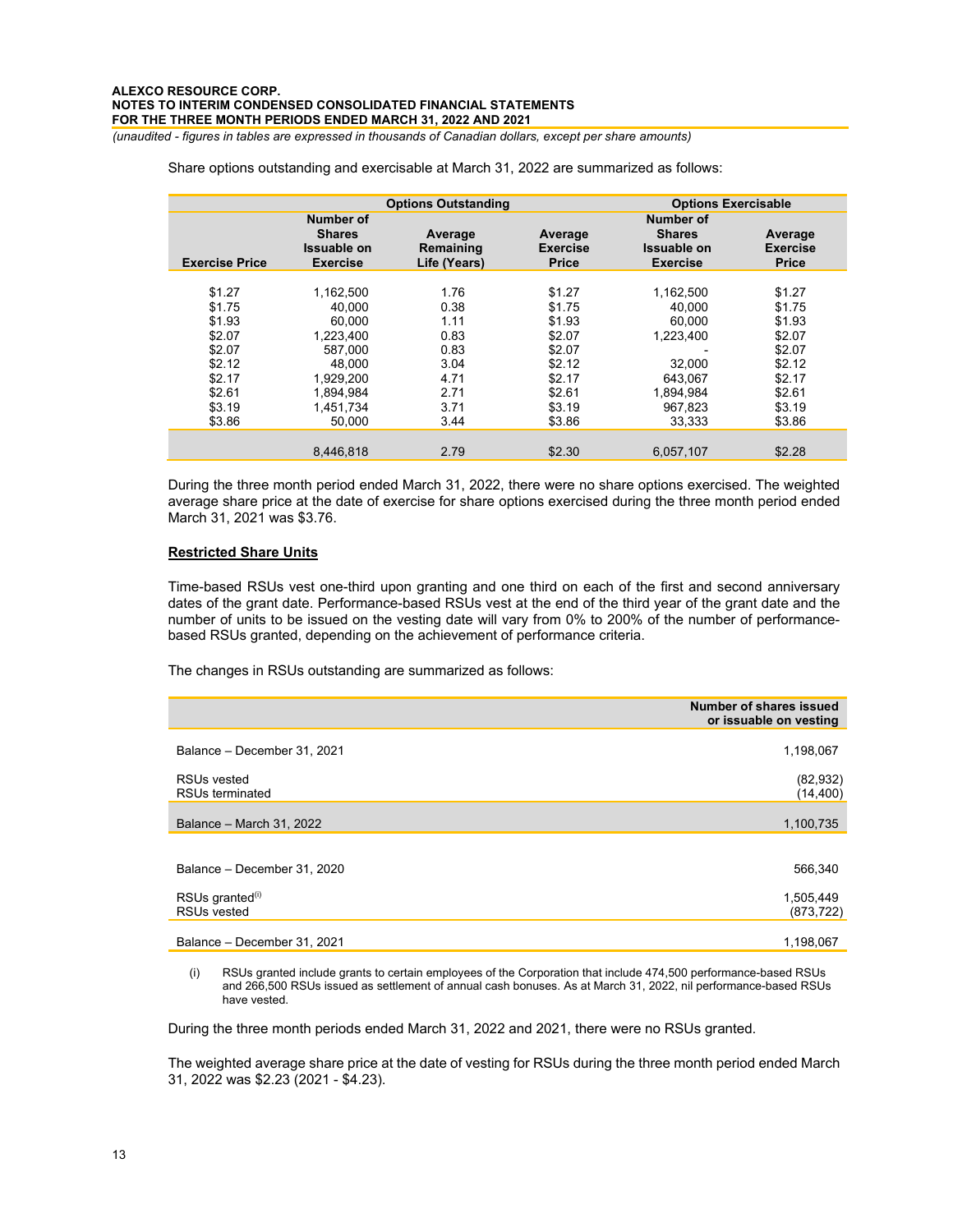## **Deferred Share Units**

Only directors of the Corporation are eligible for DSUs and each DSU vests immediately and is redeemed upon a director ceasing to be a director of the Corporation. During the three month periods ended March 31, 2022 and 2021, the Corporation did not grant any DSUs. As at March 31, 2022, there were 894,000 fully vested DSUs outstanding

## **12. REVENUE**

The Corporation recorded revenue for the three month periods ended March 31, 2022 and 2021 as follows:

|                                                                                                                                              | 2022                       | 2021                        |
|----------------------------------------------------------------------------------------------------------------------------------------------|----------------------------|-----------------------------|
| Mining operations<br>Concentrate sales <sup>(i)</sup><br>Less: silver delivered under the Wheaton SPA<br>Extraction services <sup>(ii)</sup> | \$<br>2,234<br>(367)<br>57 | \$<br>3,576<br>(714)<br>109 |
| Revenue from contracts with customers<br>Change in fair value of provisionally priced trade receivables <sup>(iii)</sup>                     | 1.924<br>128               | 2,971<br>(238)              |
|                                                                                                                                              | 2,052                      | 2,733                       |
| Reclamation management <sup>(iv)</sup>                                                                                                       | 744                        | 1,080                       |
|                                                                                                                                              | 2.796                      | \$<br>3,813                 |

(i) Concentrate sales revenue represents the sale of all concentrate produced at Keno Hill to its offtaker under the Corporation's offtake agreement, prior to the 25% of silver production that is delivered to Wheaton under the Wheaton SPA. Concentrate sales revenue is recorded net of transportation costs.

(ii) Extraction services revenue represents revenue earned from the mining of silver that is delivered to Wheaton under the Wheaton SPA. The actual cash payment from Wheaton, which differs from the extraction services revenue recognized, is determined using a payment formula, which is dependent on the spot price of silver at time of delivery and Alexco's stage in the production period as defined in the Wheaton SPA.

(iii) Change in fair value of provisionally priced trade receivables is attributable to changes in forward metals prices and represents the change in metals prices from the date of revenue recognition to the date of final settlement.

(iv) Reclamation management revenue represents revenue earned by Elsa Reclamation & Development Company Ltd. ("ERDC") for the environmental care and maintenance for the historical environmental liabilities of the former United Keno Hill Mines Limited and UKH Minerals Limited ("UKHM") mineral properties.

# **13. COST OF SALES**

The Corporation recorded cost of sales for the three month periods ended March 31, 2022 and 2021 as follows:

|                                                                                                                     | 2022                        | 2021             |
|---------------------------------------------------------------------------------------------------------------------|-----------------------------|------------------|
| Mining operations<br>Production costs                                                                               | \$<br>5,929                 | \$<br>3,125      |
| Depreciation and depletion<br>Site share-based compensation<br>Royalties and selling costs<br>Change in inventories | 938<br>69<br>101<br>(1,763) | 676<br>43<br>262 |
|                                                                                                                     | 5,274                       | 4,106            |
| Reclamation management <sup>(i)</sup>                                                                               | 666                         | 773              |
|                                                                                                                     | 5,940                       | \$<br>4,879      |

(i) Reclamation management cost of sales represents cost of sales incurred by ERDC for the environmental care and maintenance for the historical environmental liabilities of the former UKHM mineral properties.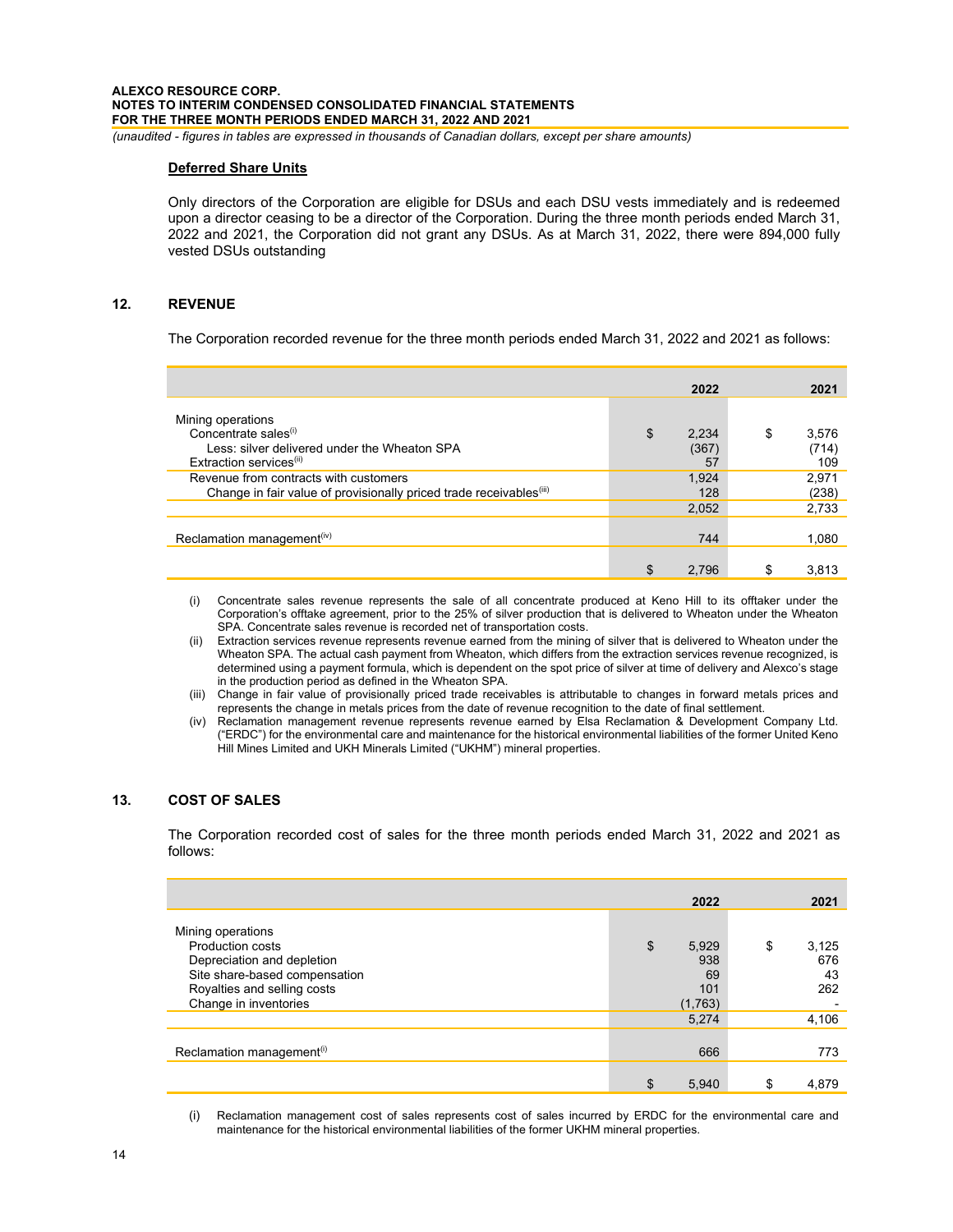# **14. GENERAL AND ADMINISTRATIVE EXPENSES BY NATURE OF EXPENSE**

The Corporation recorded general and administrative expenses for the three month periods ended March 31, 2022 and 2021 as follows:

| Corporate                                           | 2022        | 2021        |
|-----------------------------------------------------|-------------|-------------|
|                                                     |             |             |
| Depreciation of plant and equipment and ROU assets  | \$<br>73    | \$<br>73    |
| Business development, investor relations and travel | 60          | 103         |
| Office and administration                           | 277         | 342         |
| Professional and regulatory                         | 297         | 351         |
| Salaries and contractors                            | 727         | 729         |
| Share-based compensation                            | 365         | 390         |
|                                                     |             |             |
|                                                     | \$<br>1.799 | \$<br>889.⊺ |

# **15. FINANCIAL INSTRUMENTS**

# **Financial Assets and Liabilities**

The carrying amounts of the Corporation's financial assets and liabilities is as follows:

|                                                                                                           | <b>Fair Value</b><br>Hierarchy<br><b>Classification</b> | March 31<br>2022      | December 31<br>2021   |
|-----------------------------------------------------------------------------------------------------------|---------------------------------------------------------|-----------------------|-----------------------|
| Fair value through profit or loss:<br>Embedded derivative asset<br>Provisionally priced trade receivables | Level 3<br>Level 2                                      | \$<br>17.165<br>2.247 | \$<br>22.768<br>2,165 |
| Fair value through other comprehensive loss:<br>Investments in marketable securities                      | Level 1                                                 | 22                    | 24                    |
|                                                                                                           |                                                         | \$<br>19.434          | \$<br>24.957          |

The fair value of the embedded derivative asset related to the Wheaton SPA was estimated based on the discounted future cash flows using a probability-based dynamic valuation model resulting in a fair value adjustment during the three month periods ended March 31, 2022, of (\$5,612,000) (2021 – \$3,009,000). The model relies upon inputs from the current mine plan less payable ounces already delivered. The model is updated quarterly for the Corporation's credit spread, Wheaton's credit spread, risk-free yield curve, silver price forward curve, historical silver price volatility, mineral reserves and resources and the production profile. Management estimates mineral reserves and resources and production profile, based on information compiled and reviewed by management's experts. Payments from Wheaton are inversely related to the silver price; if, for example, silver prices were to increase or decrease from the current spot and forward prices as at March 31, 2022 by 10% per ounce and all other assumptions remained the same, the approximate derivative asset value would be \$14,020,000 and \$21,398,000, respectively.

Provisionally priced trade receivables consist of amounts receivable under the Corporation's offtake agreement. Changes in the fair value of these receivables are recorded as other revenue within mining operations revenue at each period end using quoted forward metal prices obtained from futures exchanges.

Investments in marketable securities consist of investments in publicly traded companies. Changes in the fair value of these investments are recorded through other comprehensive income (FVTOCI) using quoted prices obtained from securities exchanges.

The carrying amounts of all of the Corporation's other financial assets and liabilities, carried at amortized cost, reasonably approximate their fair values due to their short-term nature.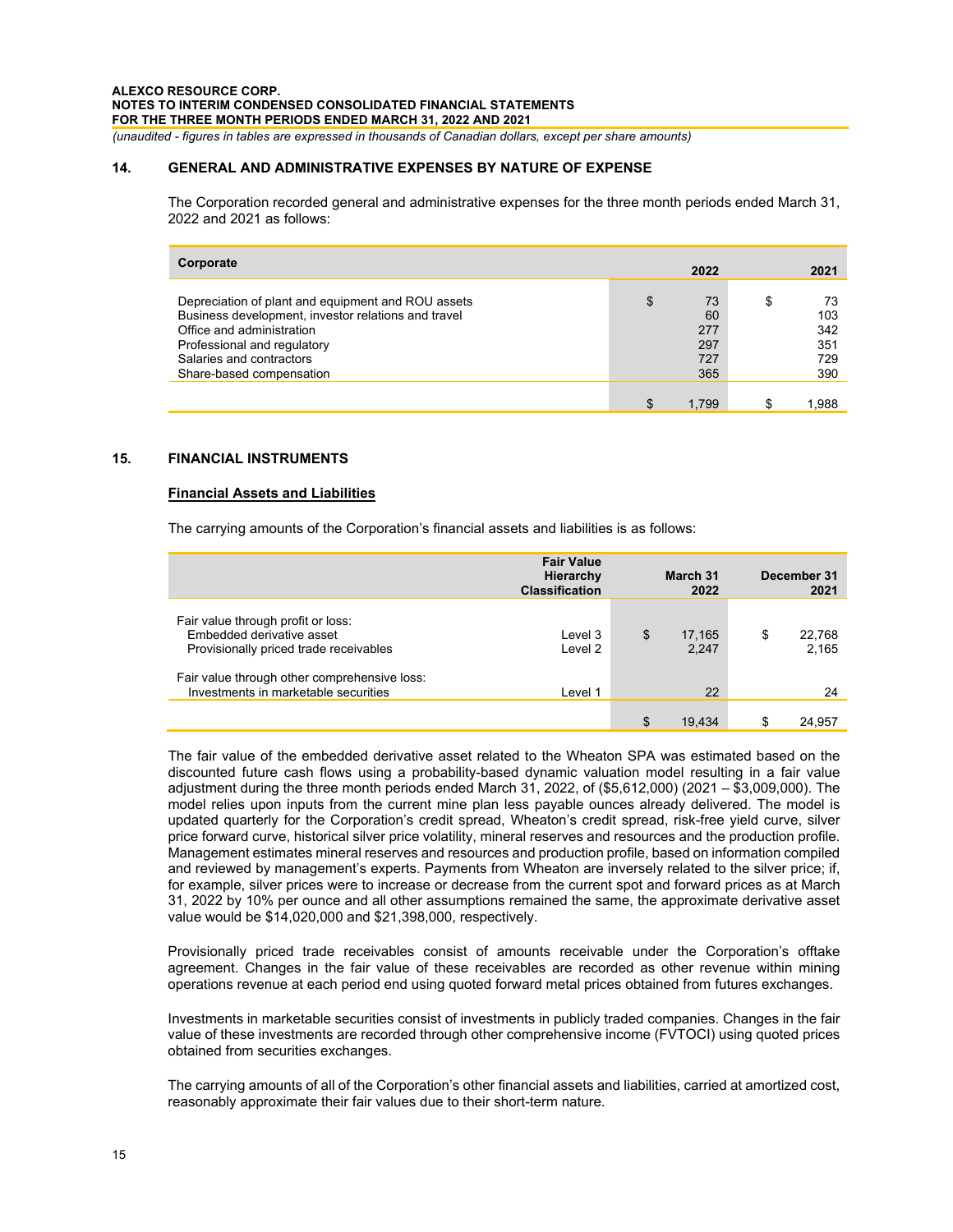# **16. SUPPLEMENTAL CASH FLOW INFORMATION**

Supplemental cash flow information for the three month periods ended March 31, 2022 and 2021 is as follows:

|                                                                                          | 2022          | 2021        |
|------------------------------------------------------------------------------------------|---------------|-------------|
|                                                                                          |               |             |
| <b>Non-Cash Investing and Financing Transactions</b>                                     |               |             |
| Capitalization of share-based compensation to mineral properties, plant<br>and equipment | \$<br>187     | \$<br>143   |
| Capitalization of depreciation to mineral properties,<br>plant and equipment             | \$<br>727     | \$<br>558   |
| Capitalization of re-estimation of decommissioning and rehabilitation<br>provision       | \$<br>(370)   | \$<br>(276) |
| Increase (decrease) in non-cash working capital<br>related to:                           |               |             |
| Mineral properties, plant and equipment                                                  | \$<br>(1.326) | \$<br>(853) |

# **17. SEGMENTED INFORMATION**

The Corporation had two operating segments during the three month periods ended March 31, 2022 and 2021. The first operating segment is mining operations, which includes the production of silver, lead and zinc concentrates, underground mining development, and exploration and evaluation activities. The second operating segment is reclamation management services, which is focused on the clean up of historical liabilities of the Keno Hill Silver District through ERDC under a contract with the Federal Government of Canada. The Corporation's executive head office and general corporate administration are included within 'Corporate and Other' to reconcile the reportable segments to the consolidated financial statements. An operating segment is a component of an entity that engages in business activities. Operating results are reviewed by the chief operating decision maker, Alexco's Chief Executive Officer, with respect to resource allocation and for which discrete financial information is available.

Segmented information as at and for the three month periods ended March 31, 2022 and 2021 is summarized as follows:

| As at and for the period ended<br>March 31, 2022                                                                                                                      | <b>Mining</b><br><b>Operations</b> |                   | <b>Reclamation</b><br><b>Management</b> |              | Corporate and<br><b>Other</b> |                             | <b>Total</b> |                                               |
|-----------------------------------------------------------------------------------------------------------------------------------------------------------------------|------------------------------------|-------------------|-----------------------------------------|--------------|-------------------------------|-----------------------------|--------------|-----------------------------------------------|
| Revenue                                                                                                                                                               | \$                                 | 2.052             | \$                                      | 744          | \$                            |                             | \$           | 2,796                                         |
| Cost of sales<br>Depreciation and amortization<br>Share-based compensation<br>Other G&A expenses<br>Write-down of inventories<br>Loss on embedded<br>derivative asset |                                    | 5,274<br>1.308    |                                         | 666          |                               | 73<br>365<br>1,340<br>5,612 |              | 5.940<br>73<br>365<br>1.340<br>1,308<br>5,612 |
| Other (income) loss                                                                                                                                                   |                                    | (85)              |                                         |              |                               | (4)                         |              | (89)                                          |
| Segment income (loss) before taxes                                                                                                                                    | \$                                 | (4, 445)          | \$                                      | 78           | \$                            | (7,386)                     | S            | (11,753)                                      |
| Total assets<br><b>Total liabilities</b>                                                                                                                              | \$                                 | 184.635<br>25.963 | \$<br>\$                                | 1.077<br>869 | \$<br>\$                      | 26.749<br>3.465             | \$           | 212.461<br>30.297                             |